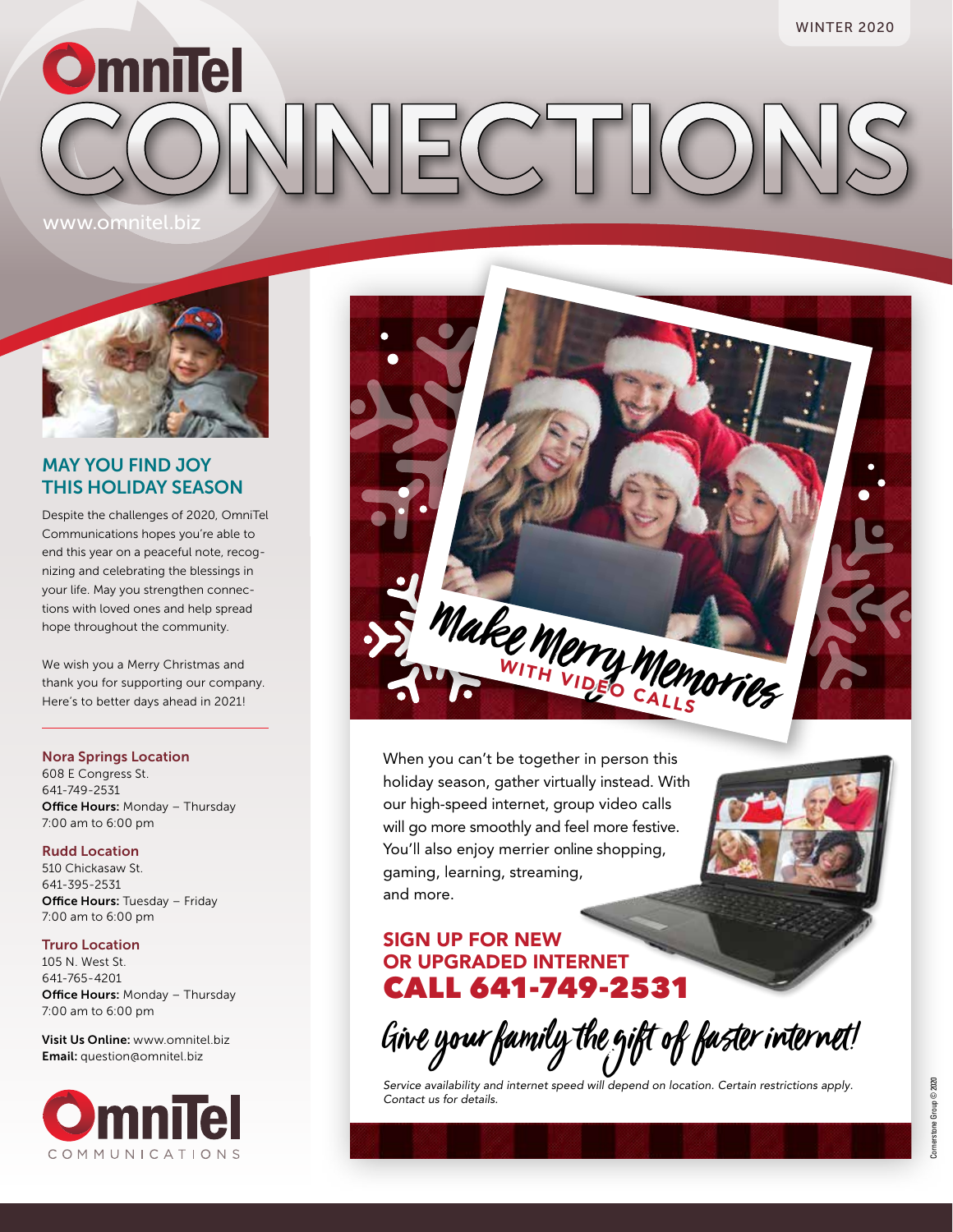### ALL BUT THE TINIEST HOUSES NEED BIG INTERNET SPEEDS

Houses made of gingerbread, frosting, and candies can get by on their sweet looks alone. But the houses we actually live in are filled with all kinds of technology requiring big internet speeds.

To help determine if your house could use an internet speed upgrade, consider these factors:

- Number of internet users in the household — Include not only your family members but frequent house guests if applicable.
- Typical online activities For each user, note their online activities including social media, streaming music, streaming video, file download and storage, online gaming, and online video chat. How many activities occur simultaneously on an average day?
- Number of internet-connected devices — Add up the number of computers, tablets, smartphones, gaming consoles, TV receivers, smart appliance, smart home devices, home security equipment, and so on.

After you've looked closely at your current internet usage, visit our website www.omnitel.biz or call us at 641.749.2531 for help picking the right internet speed.





## **BUSINESS SPOTLIGHT TINIK, INC**

TiNik was founded in 2008, and the company initially focused on the supply of truck bodies and truck equipment. Since then, they have broadened their supply chain to encompass all aspects of truckmounted equipment — ranging from small items such as safety kits and toolboxes to over the road truck-mounted cranes. In addition to selling equipment, TiNik also provides upfitted vehicles for national fleets across the country, accomplished through TiNik's large network of installers and product suppliers.

At its headquarters in Oakland, Iowa, TiNik's owners and employees stay connected with the help of 125 Mbps internet from OmniTel Communications. This location is also home to sister company Weightless IT, which offers a variety of IT services focusing on, "Taking the weight of IT off small businesses with solutions that defy gravity."

How well does our internet perform compared to the service from TiNik's previous providers? Justin Craft, Director of IT & Customer Relations, replied, "Our internet from OmniTel Communications gives us rock solid reliability. We previously had DSL for our primary internet and fixed wireless for our backup connection. Neither was very fast. The DSL constantly had issues, so we often had to rely on the fixed wireless connection, which had limitations in regard to speed and latency. We've replaced the DSL connection with the 125 Mbps internet from OmniTel. The download speed is 10 times better and the upload speed is over 40 times better than what we had with DSL."

Craft also appreciates the trouble-free experience it's been for TiNik since becoming a customer of OmniTel Communications. "After the initial setup, we haven't had to reach out to OmniTel for anything because everything's been working flawlessly. However, we know if we do have an issue, OmniTel's team will be available for us. It's refreshing to be able to work with a local ISP that truly cares about its customers instead of the big ISPs that don't seem to care and make you jump through hoops to get help. We will continue to recommend OmniTel to everyone in our community."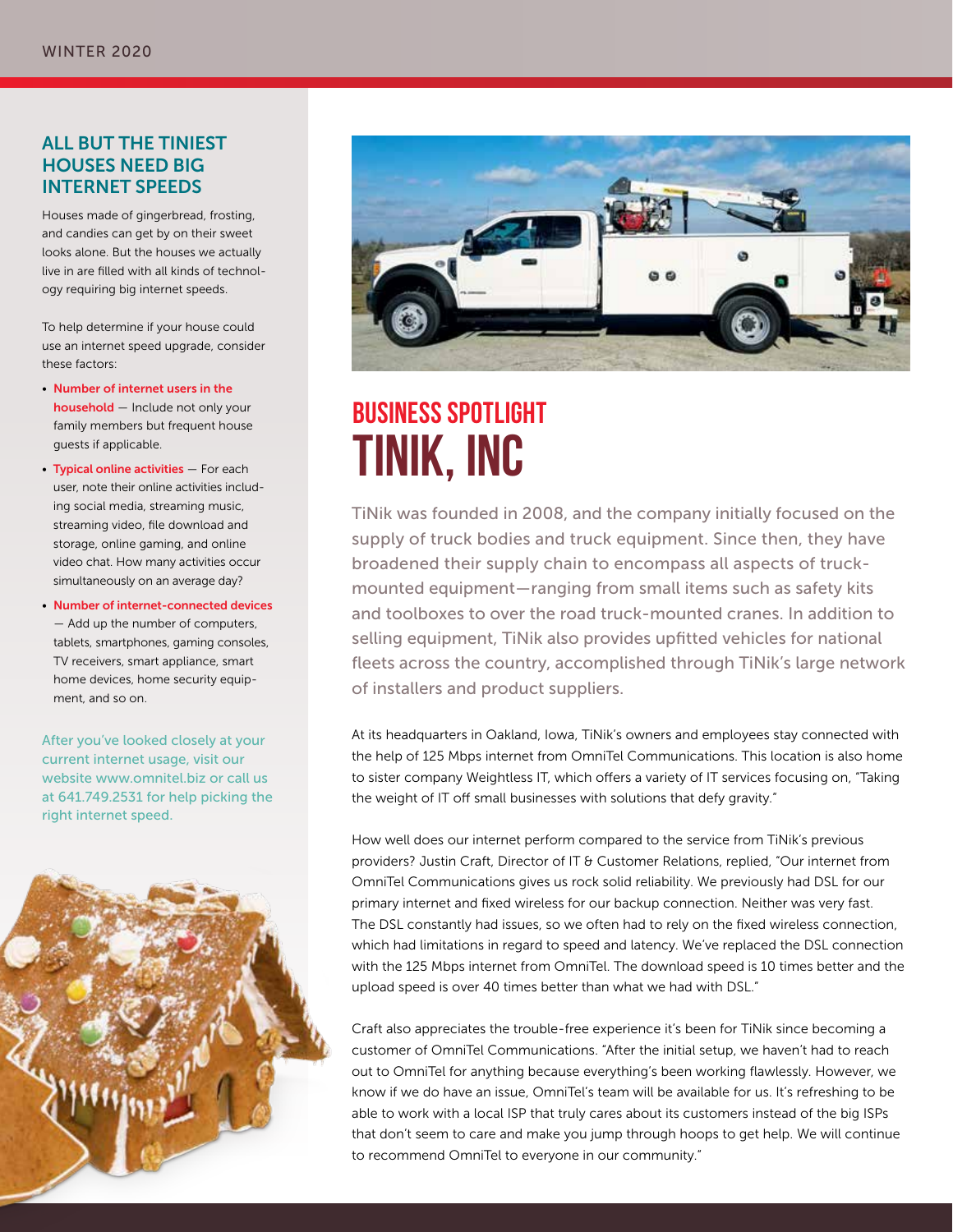#### OmniTel CONNECTIONS

## **BUSINESS SPOTLIGHT MILKHOUSE CANDLE CO.**

The Midwest upbringing of Milkhouse Candle Co. founders, Eric and Janet Sparrow, inspired the creation of a cleaner, healthier candle experience. They began making candles in 2002 as a hobby, using canning jars bought at local auctions. After sharing their creations with friends, family, and co-workers, the couple started getting more requests for candles, and their hobby turned into a thriving business now located in Saint Ansgar, Iowa.

Milkhouse Candle Co. uses a unique blend of waxes — pure beeswax and natural soy wax from soybeans grown in the Midwest. This blend offers a safe and clean-burning alternative to paraffin candles. In addition, no artificial dyes are added to Milkhouse Candle Co. candles, and there is no lead in the wicks.

Depending on design preferences, customers can choose from these candle collections: Butter Jar, Painted Jar, Farmhouse Apothecary Jar, Cream Jar, and Fragrance Melts. Milkhouse Candle Co. also offers a wide variety of fragrances including Holiday Home, Balsam & Cedar, Silver Birch, Cranapple Punch, and Coffee Break. While the candles are made to burn slowly, the pace at Milkhouse Candle Co. is anything but slow. So to help its employees work efficiently and productively, the business gets 50 Mbps internet from OmniTel Communications.

Ryan Horgen, Head of Business Development, noted, "The reliability of our internet has been fantastic! This is important to Milkhouse Candle Co, since communication with our customers through our multiple selling platforms, email, and social media is vital to our business. We love being in the Midwest, out 'in the middle of nowhere,' but still able to compete with anyone in the world with our products and services."

Horgen added, "We appreciate OmniTel's local touch. We know the sales and service folks on a personal level, and they've always done everything in their power to help us with setup and any needed improvements. And speaking of local, I invite everyone to check out Milkhouse Candles at your local gift shop. Go to www.milkhousecandles.com/stores to find a store near you!"





## VIDEO CHATS CAN HELP YOU FEEL CLOSER DURING THE HOLIDAYS

In a perfect world, families would all be together in one place to celebrate the holidays. But as families grow and spread to different cities, it's often not feasible for everyone to attend holiday events in person. Fortunately, video chats — via services such as Skype, FaceTime, and Google Hangouts — allow faraway family members to make a virtual appearance and participate in activities remotely. To quote the vintage commercial for long distance, "It's the next best thing to being there."

While you can use a variety of devices for video chats, you may find using a tablet to be the most practical option. Some families set a tablet at the empty spot around the dining room table so the person who's away can participate in the conversation. Or you could pass around a tablet to family gathered for the gift exchange so the person being streamed into the room can share in the excitement as each gift is unwrapped.

You don't have to limit video chatting to major holiday events either. A quick, spontaneous chat can be a fun way to stay connected at any time of the year.